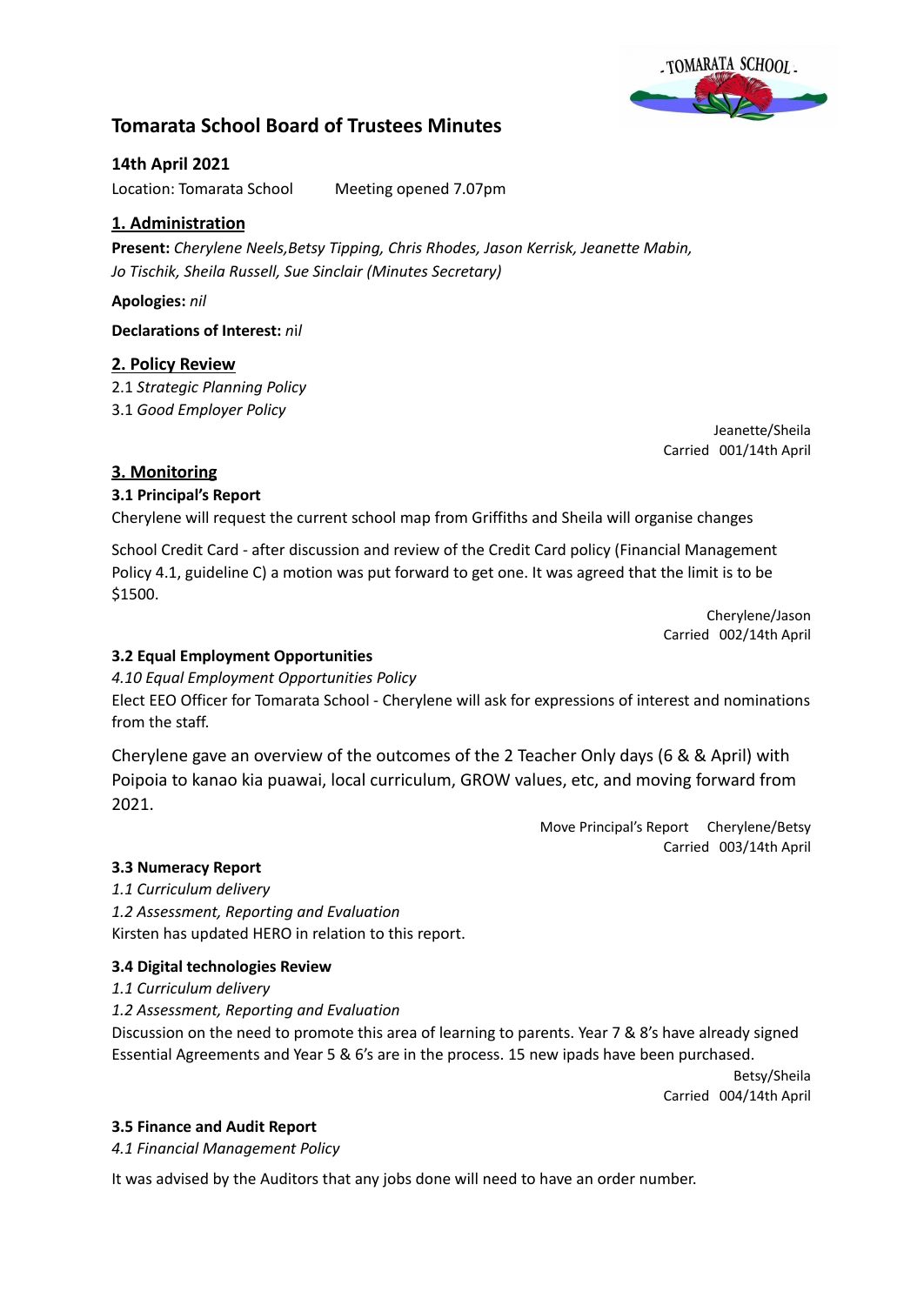Chris has discussed budget over spends with Cherylene and is satisfied with the explanations. Cherylene elaborated more on the Crest Clean contract and the Support Staff wages over spends. Cherylene will seek clarification from Leading Edge on the BOT Teacher Salaries.

#### **3.6 Property Report**

*4.2 Property and Asset Management Policy*

### **4. Strategic Discussions**

#### **4.1 NZSTA Conference and Principal's Appraisal Update**

3.1 Good Employer Policy

3.5 Performance Management Policy

#### **4.2 Hautu Guide Phases of Readiness** - a shared document will be created for Board members to

access and contribute to. 2.2 Self Review 1.3 Achievement of Maori Students

### **5. Identify Agenda items for next meeting**

The Arts review Community Hui Schools that Deliver Annual report to MoE

### **6. Administration**

#### **6.1 Confirmation of minutes**

Minutes of the meeting held on 24th March 2021 be approved and adopted as a true and correct record

> Betsy/Cherylene Carried 005/14th April

#### **6.2 Correspondence**

Incoming: *Proposal from Mary Wilson re Appraisal* Outgoing: *Letters to Leon Richards, George Russell and Amy Watson-Walker*

\_\_\_\_\_\_\_\_\_\_\_\_\_\_\_\_\_\_\_\_\_\_\_\_\_\_\_\_\_\_\_\_\_\_\_\_\_ \_\_\_\_\_\_\_\_\_\_\_\_\_\_\_

Betsy/Chris Carried 006/14th April

#### **7. Meeting Closure**

7.1 Comments on meeting procedures and outcomes 7.2 Preparation for next meeting

\*\*in committee to add: in at 8.30pm - out 8.40\*\*

Meeting closed 8.35pm

Next meeting: 26th May 2021

*Signed as a true and correct record of proceedings*

Betsy Tipping